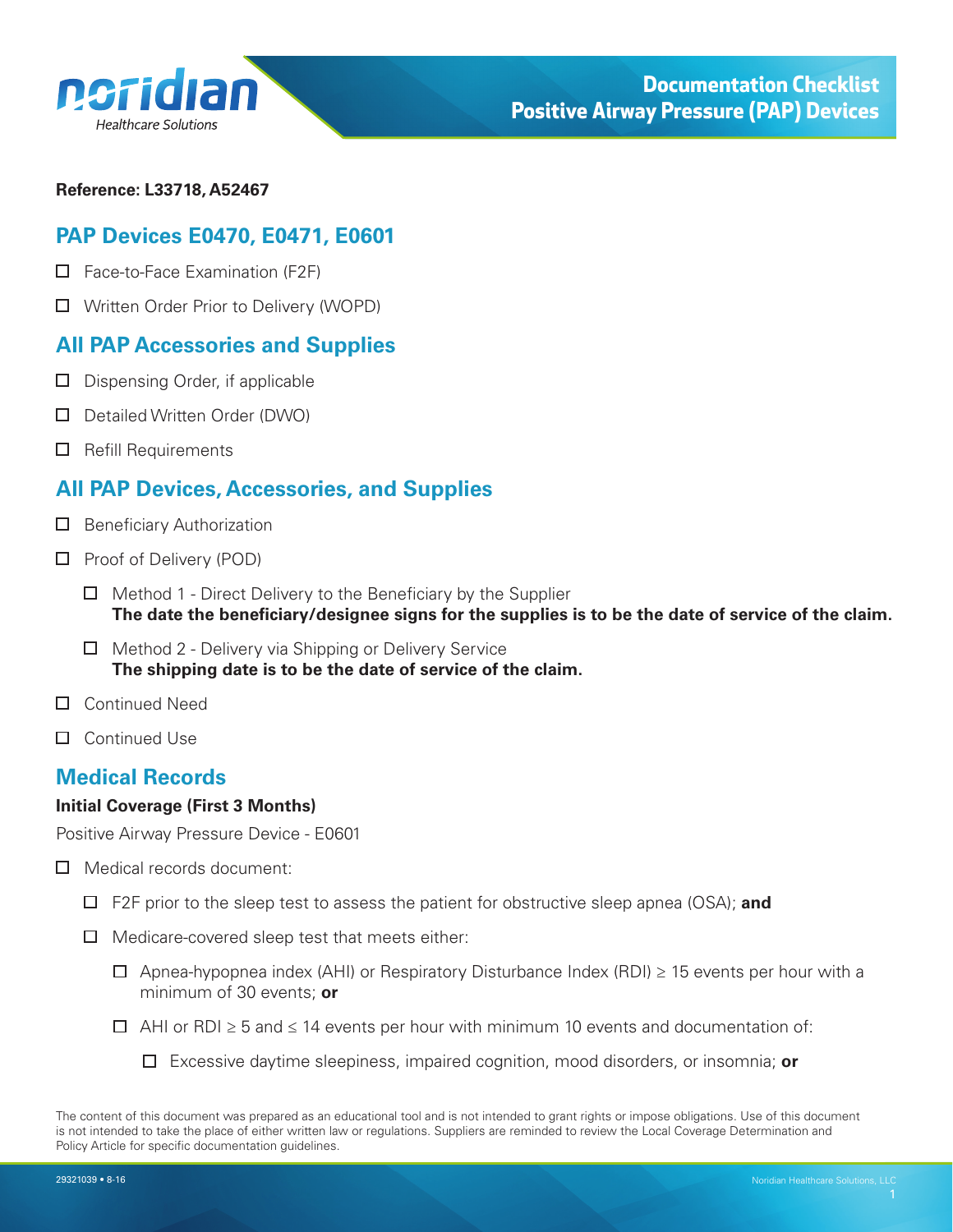- Hypertension, ischemic heart disease, or history of stroke, **and**
- $\Box$  Documentation the beneficiary and/or their caregiver has received instruction from the supplier of the PAP device in the proper use and care of the equipment.

## **Documentation for Beneficiaries Who Fail the Initial 12 Week Trial**

- F2F re-evaluation to determine the etiology of the failure to respond to PAP therapy; **and**
- $\Box$  Repeat sleep test in a facility-based setting (Type 1 study).

## **Bi-level Respiratory Assist Device (RAD) without Back-up Rate (E0470)**

- □ Medical records document:
	- Beneficiary meets all the criteria listed above for a positive airway pressure device (E0601); **and**
	- $\Box$  An E0601 PAP device has been tried and proven ineffective based on a therapeutic trial conducted in either a facility or home setting.
		- $\Box$  Documented failure to meet therapeutic goals using an E0601 during the titration portion of a facility-based study or during home use despite optimal therapy
		- $\Box$  A new initial F2F if E0601 has been used for more than 3 months and the beneficiary switched to E0470 (a new sleep test is not required)

### **PAP – Continued Coverage (Beyond the First 3 Months of Therapy)**

- $\Box$  Documentation the beneficiary is benefiting from PAP therapy as demonstrated by:
	- $\Box$  F2F re-evaluation by the treating physician between the 31st and 91st day after initiating therapy documenting that symptoms of OSA are improved; **and**
	- $\Box$  Objective evidence of adherence to use of the PAP device reviewed by treating physician.
		- $□$  Adherence is defined as use of the PAP device  $≥$  4 hours per night on 70% of nights during a consecutive 30 day period anytime during the first 3 months of initial use

#### **Beneficiaries Entering Medicare**

- $\Box$  Sleep test Documentation the beneficiary had a sleep test, prior to FFS Medicare enrollment, that meets Medicare AHI/RDI coverage criteria in effect at the time the beneficiary seeks replacement PAP device and/or accessories; **and**
- $\Box$  Clinical Evaluation Following enrollment in FFS Medicare, the beneficiary must have a F2F which documents:
	- Diagnosis of OSA; **and**
	- $\Box$  The beneficiary continues to use the PAP device.

#### **Replacement (E0601, E0470)**

 $\Box$  Replacement following the 5 year reasonable useful life (RUL) requires a F2F that documents the beneficiary continues to use and benefit from the PAP device

## **Non-Heated or Heated Humidifier (E0561, E0562)**

- $\Box$  Beneficiary meets PAP coverage criteria
- $\Box$  Detailed written order includes the type of humidification